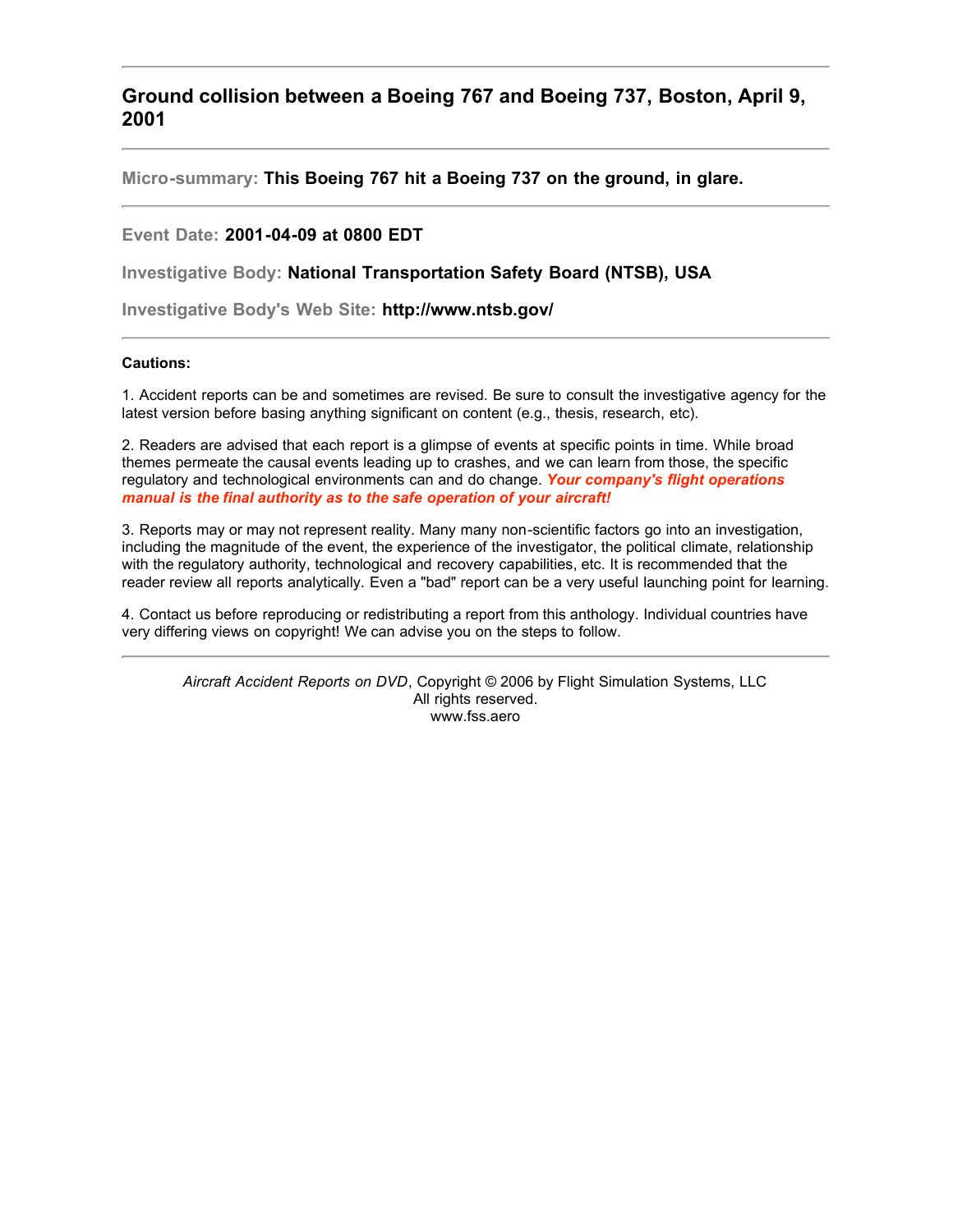| NTSB ID: NYC01LA094A<br>Aircraft Registration Number: N328AA<br><b>FACTUAL REPORT</b><br>Most Critical Injury: None<br>Occurrence Date: 04/09/2001<br><b>ÁVIATION</b><br>Occurrence Type: Accident<br>Investigated By: NTSB<br>ETYBOR<br>Location/Time<br>Nearest City/Place<br>Zip Code<br>Local Time<br>Time Zone<br><b>State</b><br>MA<br>02101<br>0800<br><b>EDT</b><br><b>Boston</b><br>Distance From Landing Facility: 0<br>Direction From Airport: 0<br>Airport Proximity: On Airport<br><b>Aircraft Information Summary</b><br>Aircraft Manufacturer<br>Model/Series<br>Type of Aircraft<br>767-200ER<br>Boeing<br>Airplane<br>Sightseeing Flight: No<br>Air Medical Transport Flight: No<br>Narrative<br>Brief narrative statement of facts, conditions and circumstances pertinent to the accident/incident:<br>On April 9, 2001, about 0800 eastern daylight time, a Boeing 767-200ER, N328AA, operated by<br>American Airlines, Inc., as flight 1547, struck and substantially damaged a Boeing 737-832, N3731T,<br>operated by Delta Airlines, Inc., as flight 1823, while taxiing for takeoff at General Edward<br>Lawrence Logan International Airport (BOS), Boston, Massachusetts. The 2 flight crew members, 6<br>flight attendants, and 141 passengers on board flight 1547, destined for Orlando, Florida, and the<br>2 flight crew members, 4 flight attendants, and 116 passengers on board flight 1823, destined for<br>Flushing, New York, were not injured. Instrument meteorological conditions prevailed, and an<br>instrument flight rules flight plan had been filed for both flights, which were conducted under 14<br>CFR Part 121.<br>According to information received from a Federal Aviation Administration inspector, Delta flight<br>1823 was instructed by air traffic control (ATC) to "hold short" of runway 27, on taxiway "D-1,"<br>while it awaited takeoff clearance, and American flight 1547 was instructed to taxi to runway 27,<br>While taxiing, the right wing tip of American flight 1547 struck and<br>via taxiway "D."<br>substantially damaged the left elevator and horizontal stabilizer of Delta flight 1823. The right<br>wing of American flight 1547 sustained minor damage. Both airplanes then taxied to their<br>respective gates without further incident.<br>The flight crew from Delta flight 1823 reported that the airplane had been holding short of the<br>runway 27 hold line, with the parking brakes set, when they felt a "violent shudder." They then<br>looked back and observed an American Airlines Boeing 767 taxiing past them on taxiway D.<br>The flight crew from American flight 1547 reported that the sun was creating a glare on the<br>airplane's windscreen, and that they observed the Delta 737 holding short of runway 27 as they<br>taxied on taxiway D. In a written statement, the captain said:<br>"Although the aircraft was not all the way up to the hold short line, I felt there was more than<br>adequate clearance to continue, and in fact moved slightly to the left of the taxiway centerline,<br>away from the other aircraft, slowed down, and continued. A jolt/bump was felt by both of us"<br>The cockpit voice recorder (CVR) from both airplanes were forwarded to the Safety Board's Vehicle<br>Recorders Division for readout.<br>The CVR for flight 1547 contained non-pertinent audio information, which was recorded after the<br>accident.<br>The CVR for flight 1823 captured the accident approximately 1 hour, 40 minutes into the<br>2-hour recording.<br>According to the CVR specialist's factual report, at 0801:13, BOS ATC cleared<br>flight 1547 to taxi into position and hold on runway 27. At 0801:18, a rumbling sound lasting<br>approximately 1.5 seconds was recorded by the cockpit area microphone, and was followed by<br>exclamations from the cockpit crew and a flight attendant. The flight crew then notified BOS ATC,<br>that an American Boeing 767 had dragged its wingtip through the tail of their airplane and |                                             |  |  |  |  |  |  |  |  |  |  |
|----------------------------------------------------------------------------------------------------------------------------------------------------------------------------------------------------------------------------------------------------------------------------------------------------------------------------------------------------------------------------------------------------------------------------------------------------------------------------------------------------------------------------------------------------------------------------------------------------------------------------------------------------------------------------------------------------------------------------------------------------------------------------------------------------------------------------------------------------------------------------------------------------------------------------------------------------------------------------------------------------------------------------------------------------------------------------------------------------------------------------------------------------------------------------------------------------------------------------------------------------------------------------------------------------------------------------------------------------------------------------------------------------------------------------------------------------------------------------------------------------------------------------------------------------------------------------------------------------------------------------------------------------------------------------------------------------------------------------------------------------------------------------------------------------------------------------------------------------------------------------------------------------------------------------------------------------------------------------------------------------------------------------------------------------------------------------------------------------------------------------------------------------------------------------------------------------------------------------------------------------------------------------------------------------------------------------------------------------------------------------------------------------------------------------------------------------------------------------------------------------------------------------------------------------------------------------------------------------------------------------------------------------------------------------------------------------------------------------------------------------------------------------------------------------------------------------------------------------------------------------------------------------------------------------------------------------------------------------------------------------------------------------------------------------------------------------------------------------------------------------------------------------------------------------------------------------------------------------------------------------------------------------------------------------------------------------------------------------------------------------------------------------------------------------------------------------------------------------------------------------------------------------------------------------------------------------------------------------------------------------------------------------------------------------------------------------------------------------------------------------------------------------------------------------------------------------------------------------------------------------------------------------------------------------------------------------------------------------------------------------------------------------------------------------------------------|---------------------------------------------|--|--|--|--|--|--|--|--|--|--|
|                                                                                                                                                                                                                                                                                                                                                                                                                                                                                                                                                                                                                                                                                                                                                                                                                                                                                                                                                                                                                                                                                                                                                                                                                                                                                                                                                                                                                                                                                                                                                                                                                                                                                                                                                                                                                                                                                                                                                                                                                                                                                                                                                                                                                                                                                                                                                                                                                                                                                                                                                                                                                                                                                                                                                                                                                                                                                                                                                                                                                                                                                                                                                                                                                                                                                                                                                                                                                                                                                                                                                                                                                                                                                                                                                                                                                                                                                                                                                                                                                                                                      | <b>National Transportation Safety Board</b> |  |  |  |  |  |  |  |  |  |  |
|                                                                                                                                                                                                                                                                                                                                                                                                                                                                                                                                                                                                                                                                                                                                                                                                                                                                                                                                                                                                                                                                                                                                                                                                                                                                                                                                                                                                                                                                                                                                                                                                                                                                                                                                                                                                                                                                                                                                                                                                                                                                                                                                                                                                                                                                                                                                                                                                                                                                                                                                                                                                                                                                                                                                                                                                                                                                                                                                                                                                                                                                                                                                                                                                                                                                                                                                                                                                                                                                                                                                                                                                                                                                                                                                                                                                                                                                                                                                                                                                                                                                      |                                             |  |  |  |  |  |  |  |  |  |  |
|                                                                                                                                                                                                                                                                                                                                                                                                                                                                                                                                                                                                                                                                                                                                                                                                                                                                                                                                                                                                                                                                                                                                                                                                                                                                                                                                                                                                                                                                                                                                                                                                                                                                                                                                                                                                                                                                                                                                                                                                                                                                                                                                                                                                                                                                                                                                                                                                                                                                                                                                                                                                                                                                                                                                                                                                                                                                                                                                                                                                                                                                                                                                                                                                                                                                                                                                                                                                                                                                                                                                                                                                                                                                                                                                                                                                                                                                                                                                                                                                                                                                      |                                             |  |  |  |  |  |  |  |  |  |  |
|                                                                                                                                                                                                                                                                                                                                                                                                                                                                                                                                                                                                                                                                                                                                                                                                                                                                                                                                                                                                                                                                                                                                                                                                                                                                                                                                                                                                                                                                                                                                                                                                                                                                                                                                                                                                                                                                                                                                                                                                                                                                                                                                                                                                                                                                                                                                                                                                                                                                                                                                                                                                                                                                                                                                                                                                                                                                                                                                                                                                                                                                                                                                                                                                                                                                                                                                                                                                                                                                                                                                                                                                                                                                                                                                                                                                                                                                                                                                                                                                                                                                      |                                             |  |  |  |  |  |  |  |  |  |  |
|                                                                                                                                                                                                                                                                                                                                                                                                                                                                                                                                                                                                                                                                                                                                                                                                                                                                                                                                                                                                                                                                                                                                                                                                                                                                                                                                                                                                                                                                                                                                                                                                                                                                                                                                                                                                                                                                                                                                                                                                                                                                                                                                                                                                                                                                                                                                                                                                                                                                                                                                                                                                                                                                                                                                                                                                                                                                                                                                                                                                                                                                                                                                                                                                                                                                                                                                                                                                                                                                                                                                                                                                                                                                                                                                                                                                                                                                                                                                                                                                                                                                      |                                             |  |  |  |  |  |  |  |  |  |  |
|                                                                                                                                                                                                                                                                                                                                                                                                                                                                                                                                                                                                                                                                                                                                                                                                                                                                                                                                                                                                                                                                                                                                                                                                                                                                                                                                                                                                                                                                                                                                                                                                                                                                                                                                                                                                                                                                                                                                                                                                                                                                                                                                                                                                                                                                                                                                                                                                                                                                                                                                                                                                                                                                                                                                                                                                                                                                                                                                                                                                                                                                                                                                                                                                                                                                                                                                                                                                                                                                                                                                                                                                                                                                                                                                                                                                                                                                                                                                                                                                                                                                      |                                             |  |  |  |  |  |  |  |  |  |  |
|                                                                                                                                                                                                                                                                                                                                                                                                                                                                                                                                                                                                                                                                                                                                                                                                                                                                                                                                                                                                                                                                                                                                                                                                                                                                                                                                                                                                                                                                                                                                                                                                                                                                                                                                                                                                                                                                                                                                                                                                                                                                                                                                                                                                                                                                                                                                                                                                                                                                                                                                                                                                                                                                                                                                                                                                                                                                                                                                                                                                                                                                                                                                                                                                                                                                                                                                                                                                                                                                                                                                                                                                                                                                                                                                                                                                                                                                                                                                                                                                                                                                      |                                             |  |  |  |  |  |  |  |  |  |  |
|                                                                                                                                                                                                                                                                                                                                                                                                                                                                                                                                                                                                                                                                                                                                                                                                                                                                                                                                                                                                                                                                                                                                                                                                                                                                                                                                                                                                                                                                                                                                                                                                                                                                                                                                                                                                                                                                                                                                                                                                                                                                                                                                                                                                                                                                                                                                                                                                                                                                                                                                                                                                                                                                                                                                                                                                                                                                                                                                                                                                                                                                                                                                                                                                                                                                                                                                                                                                                                                                                                                                                                                                                                                                                                                                                                                                                                                                                                                                                                                                                                                                      |                                             |  |  |  |  |  |  |  |  |  |  |
|                                                                                                                                                                                                                                                                                                                                                                                                                                                                                                                                                                                                                                                                                                                                                                                                                                                                                                                                                                                                                                                                                                                                                                                                                                                                                                                                                                                                                                                                                                                                                                                                                                                                                                                                                                                                                                                                                                                                                                                                                                                                                                                                                                                                                                                                                                                                                                                                                                                                                                                                                                                                                                                                                                                                                                                                                                                                                                                                                                                                                                                                                                                                                                                                                                                                                                                                                                                                                                                                                                                                                                                                                                                                                                                                                                                                                                                                                                                                                                                                                                                                      |                                             |  |  |  |  |  |  |  |  |  |  |
|                                                                                                                                                                                                                                                                                                                                                                                                                                                                                                                                                                                                                                                                                                                                                                                                                                                                                                                                                                                                                                                                                                                                                                                                                                                                                                                                                                                                                                                                                                                                                                                                                                                                                                                                                                                                                                                                                                                                                                                                                                                                                                                                                                                                                                                                                                                                                                                                                                                                                                                                                                                                                                                                                                                                                                                                                                                                                                                                                                                                                                                                                                                                                                                                                                                                                                                                                                                                                                                                                                                                                                                                                                                                                                                                                                                                                                                                                                                                                                                                                                                                      |                                             |  |  |  |  |  |  |  |  |  |  |
|                                                                                                                                                                                                                                                                                                                                                                                                                                                                                                                                                                                                                                                                                                                                                                                                                                                                                                                                                                                                                                                                                                                                                                                                                                                                                                                                                                                                                                                                                                                                                                                                                                                                                                                                                                                                                                                                                                                                                                                                                                                                                                                                                                                                                                                                                                                                                                                                                                                                                                                                                                                                                                                                                                                                                                                                                                                                                                                                                                                                                                                                                                                                                                                                                                                                                                                                                                                                                                                                                                                                                                                                                                                                                                                                                                                                                                                                                                                                                                                                                                                                      |                                             |  |  |  |  |  |  |  |  |  |  |
|                                                                                                                                                                                                                                                                                                                                                                                                                                                                                                                                                                                                                                                                                                                                                                                                                                                                                                                                                                                                                                                                                                                                                                                                                                                                                                                                                                                                                                                                                                                                                                                                                                                                                                                                                                                                                                                                                                                                                                                                                                                                                                                                                                                                                                                                                                                                                                                                                                                                                                                                                                                                                                                                                                                                                                                                                                                                                                                                                                                                                                                                                                                                                                                                                                                                                                                                                                                                                                                                                                                                                                                                                                                                                                                                                                                                                                                                                                                                                                                                                                                                      |                                             |  |  |  |  |  |  |  |  |  |  |
|                                                                                                                                                                                                                                                                                                                                                                                                                                                                                                                                                                                                                                                                                                                                                                                                                                                                                                                                                                                                                                                                                                                                                                                                                                                                                                                                                                                                                                                                                                                                                                                                                                                                                                                                                                                                                                                                                                                                                                                                                                                                                                                                                                                                                                                                                                                                                                                                                                                                                                                                                                                                                                                                                                                                                                                                                                                                                                                                                                                                                                                                                                                                                                                                                                                                                                                                                                                                                                                                                                                                                                                                                                                                                                                                                                                                                                                                                                                                                                                                                                                                      |                                             |  |  |  |  |  |  |  |  |  |  |
|                                                                                                                                                                                                                                                                                                                                                                                                                                                                                                                                                                                                                                                                                                                                                                                                                                                                                                                                                                                                                                                                                                                                                                                                                                                                                                                                                                                                                                                                                                                                                                                                                                                                                                                                                                                                                                                                                                                                                                                                                                                                                                                                                                                                                                                                                                                                                                                                                                                                                                                                                                                                                                                                                                                                                                                                                                                                                                                                                                                                                                                                                                                                                                                                                                                                                                                                                                                                                                                                                                                                                                                                                                                                                                                                                                                                                                                                                                                                                                                                                                                                      |                                             |  |  |  |  |  |  |  |  |  |  |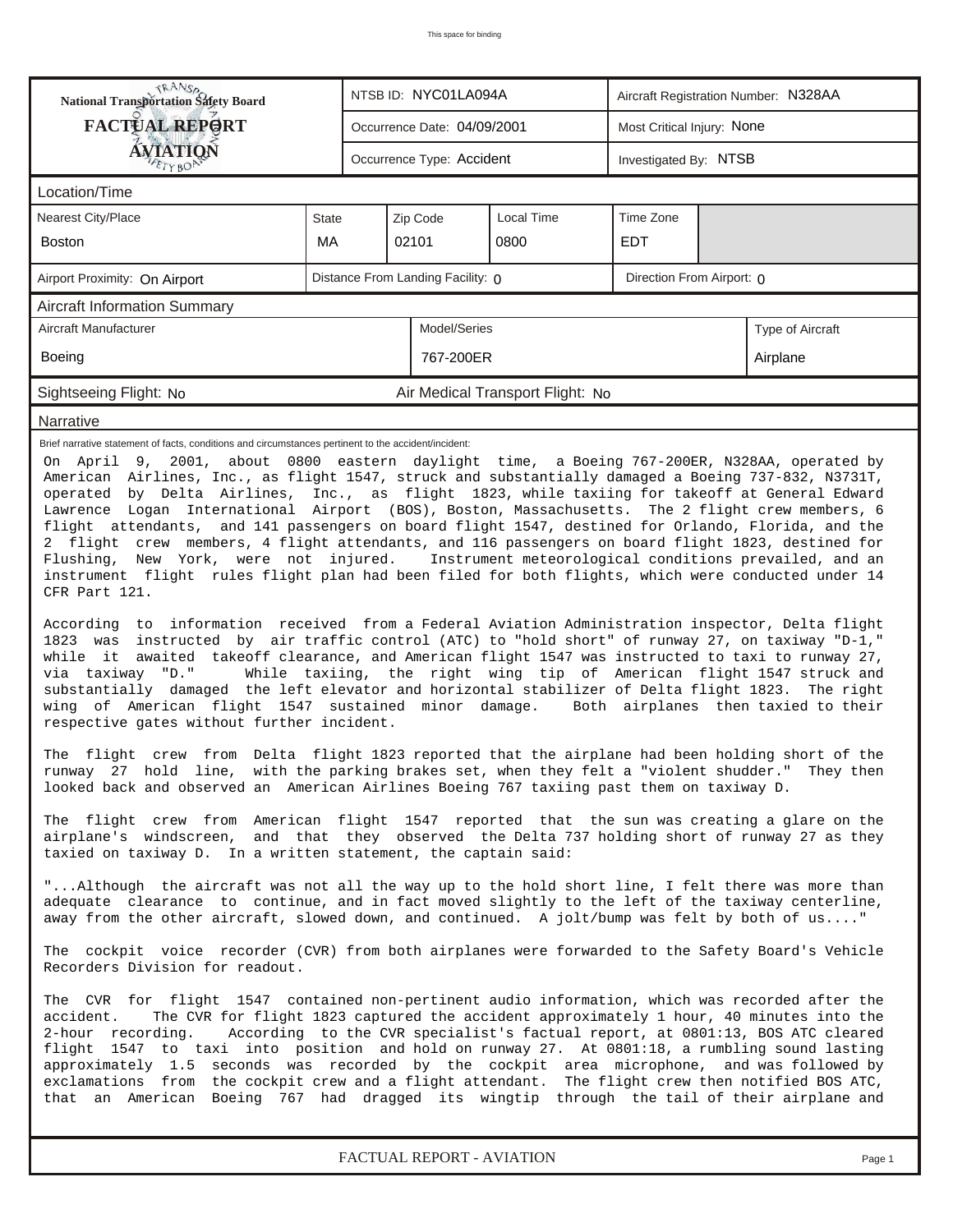| <b>National Transportation Safety Board</b> | NTSB ID: NYC01LA094A        |  |
|---------------------------------------------|-----------------------------|--|
| <b>FACTUAL REPORT</b>                       | Occurrence Date: 04/09/2001 |  |
|                                             | Occurrence Type: Accident   |  |

## *Narrative (Continued)*

requested the "crash crew." At 0804:40, the captain was recorded asking how far the airplane was from the hold short line; about five, six, or seven feet? The first officer responded in the affirmative.

According to a BOS airport diagram, taxiway D was located on the north side of, and parallel to runway 27. Taxiway D-1 extended at an angle to the northwest, from runway 27, to taxiway D. According to a Massachusetts Port Authority representative, the perpendicular distance between the taxiway D centerline and the runway 27 hold short line was 220 feet.

Dimensional data provided by the manufacturer revealed that the overall wingspan of a Boeing 767-200, and the overall length of a Boeing 737-800, was approximately 156 feet, 1 inch, and 124 feet, 9 inches, respectively.

The weather reported at BOS, at 0730, included a visibility of 2.5 statue miles in mist, and a broken ceiling of 600 feet.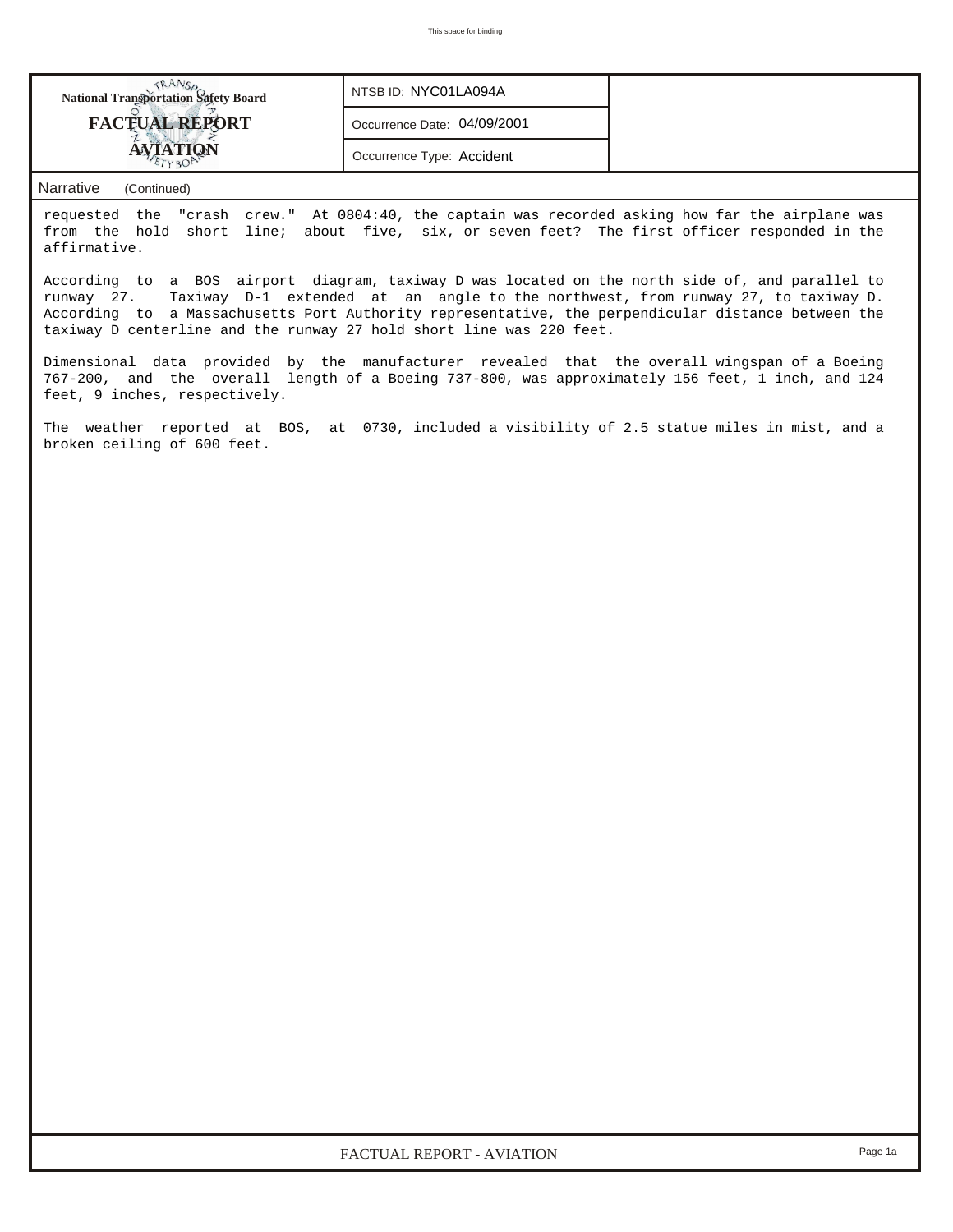| <b>National Transportation Safety Board</b>                                         |                  | NTSB ID: NYC01LA094A                           |                                                       |                           |  |  |                                         |                     |                    |                           |              |  |
|-------------------------------------------------------------------------------------|------------------|------------------------------------------------|-------------------------------------------------------|---------------------------|--|--|-----------------------------------------|---------------------|--------------------|---------------------------|--------------|--|
| FACTUAL REPORT                                                                      |                  | Occurrence Date: 04/09/2001                    |                                                       |                           |  |  |                                         |                     |                    |                           |              |  |
| <b>AVIATION</b>                                                                     |                  |                                                |                                                       | Occurrence Type: Accident |  |  |                                         |                     |                    |                           |              |  |
| Landing Facility/Approach Information                                               |                  |                                                |                                                       |                           |  |  |                                         |                     |                    |                           |              |  |
| <b>Airport Name</b>                                                                 |                  |                                                | Airport ID:                                           | <b>Airport Elevation</b>  |  |  | Runway Used                             |                     | Runway Length      |                           | Runway Width |  |
| GENERAL EDWARD LAWRENCE LOGAN                                                       |                  | <b>BOS</b>                                     |                                                       | 19 Ft. MSL                |  |  |                                         |                     |                    |                           |              |  |
| Runway Surface Type: Unknown                                                        |                  |                                                |                                                       |                           |  |  |                                         |                     |                    |                           |              |  |
| Runway Surface Condition: Unknown                                                   |                  |                                                |                                                       |                           |  |  |                                         |                     |                    |                           |              |  |
| Type Instrument Approach: Unknown                                                   |                  |                                                |                                                       |                           |  |  |                                         |                     |                    |                           |              |  |
| VFR Approach/Landing: Unknown                                                       |                  |                                                |                                                       |                           |  |  |                                         |                     |                    |                           |              |  |
| Aircraft Information                                                                |                  |                                                |                                                       |                           |  |  |                                         |                     |                    |                           |              |  |
| Aircraft Manufacturer<br>Boeing                                                     |                  |                                                | Model/Series                                          | 767-200ER                 |  |  |                                         |                     | 223                | Serial Number             |              |  |
| Airworthiness Certificate(s): Transport                                             |                  |                                                |                                                       |                           |  |  |                                         |                     |                    |                           |              |  |
| Landing Gear Type: Retractable - Tricycle                                           |                  |                                                |                                                       |                           |  |  |                                         |                     |                    |                           |              |  |
| Homebuilt Aircraft? No<br>Number of Seats: 172                                      |                  |                                                |                                                       | Certified Max Gross Wt.   |  |  | 351000 LBS                              |                     |                    | Number of Engines: 2      |              |  |
| Engine Type:<br>Turbo Fan                                                           |                  | <b>GE</b>                                      |                                                       | Engine Manufacturer:      |  |  | Model/Series:<br>CF6-80A                |                     |                    | Rated Power:<br>48000 LBS |              |  |
| - Aircraft Inspection Information                                                   |                  |                                                |                                                       |                           |  |  |                                         |                     |                    |                           |              |  |
| Type of Last Inspection                                                             |                  |                                                | Date of Last Inspection<br>Time Since Last Inspection |                           |  |  |                                         | Airframe Total Time |                    |                           |              |  |
| <b>Continuous Airworthiness</b>                                                     |                  |                                                | Hours                                                 |                           |  |  |                                         |                     |                    | Hours                     |              |  |
| - Emergency Locator Transmitter (ELT) Information                                   |                  |                                                |                                                       |                           |  |  |                                         |                     |                    |                           |              |  |
| ELT Installed? No                                                                   | ELT Operated? No |                                                |                                                       |                           |  |  | ELT Aided in Locating Accident Site? No |                     |                    |                           |              |  |
| Owner/Operator Information                                                          |                  |                                                |                                                       |                           |  |  |                                         |                     |                    |                           |              |  |
| <b>Registered Aircraft Owner</b>                                                    |                  |                                                | <b>Street Address</b><br>225 Asylum Street            |                           |  |  |                                         |                     |                    |                           |              |  |
| State Street Bank and Trust Co.                                                     |                  | City                                           |                                                       |                           |  |  |                                         |                     | State              | Zip Code                  |              |  |
|                                                                                     |                  | Hartford<br><b>CT</b><br><b>Street Address</b> |                                                       |                           |  |  |                                         |                     |                    |                           | 06106        |  |
| <b>Operator of Aircraft</b>                                                         |                  |                                                | 4333 Amon Carter Blvd.                                |                           |  |  |                                         |                     |                    |                           |              |  |
| AMERICAN AIRLINES INC                                                               |                  | City                                           | Dallas                                                |                           |  |  |                                         |                     | <b>State</b><br>ТX | Zip Code<br>75261         |              |  |
| Operator Designator Code: AALA<br>Operator Does Business As: American Airlines Inc. |                  |                                                |                                                       |                           |  |  |                                         |                     |                    |                           |              |  |
| - Type of U.S. Certificate(s) Held:                                                 |                  |                                                |                                                       |                           |  |  |                                         |                     |                    |                           |              |  |
| Air Carrier Operating Certificate(s): Flag Carrier/Domestic                         |                  |                                                |                                                       |                           |  |  |                                         |                     |                    |                           |              |  |
| Operating Certificate:<br>Operator Certificate:                                     |                  |                                                |                                                       |                           |  |  |                                         |                     |                    |                           |              |  |
| Regulation Flight Conducted Under: Part 121: Air Carrier                            |                  |                                                |                                                       |                           |  |  |                                         |                     |                    |                           |              |  |
| Type of Flight Operation Conducted: Scheduled; Domestic; Passenger/Cargo            |                  |                                                |                                                       |                           |  |  |                                         |                     |                    |                           |              |  |
| FACTUAL REPORT - AVIATION<br>Page 2                                                 |                  |                                                |                                                       |                           |  |  |                                         |                     |                    |                           |              |  |

ų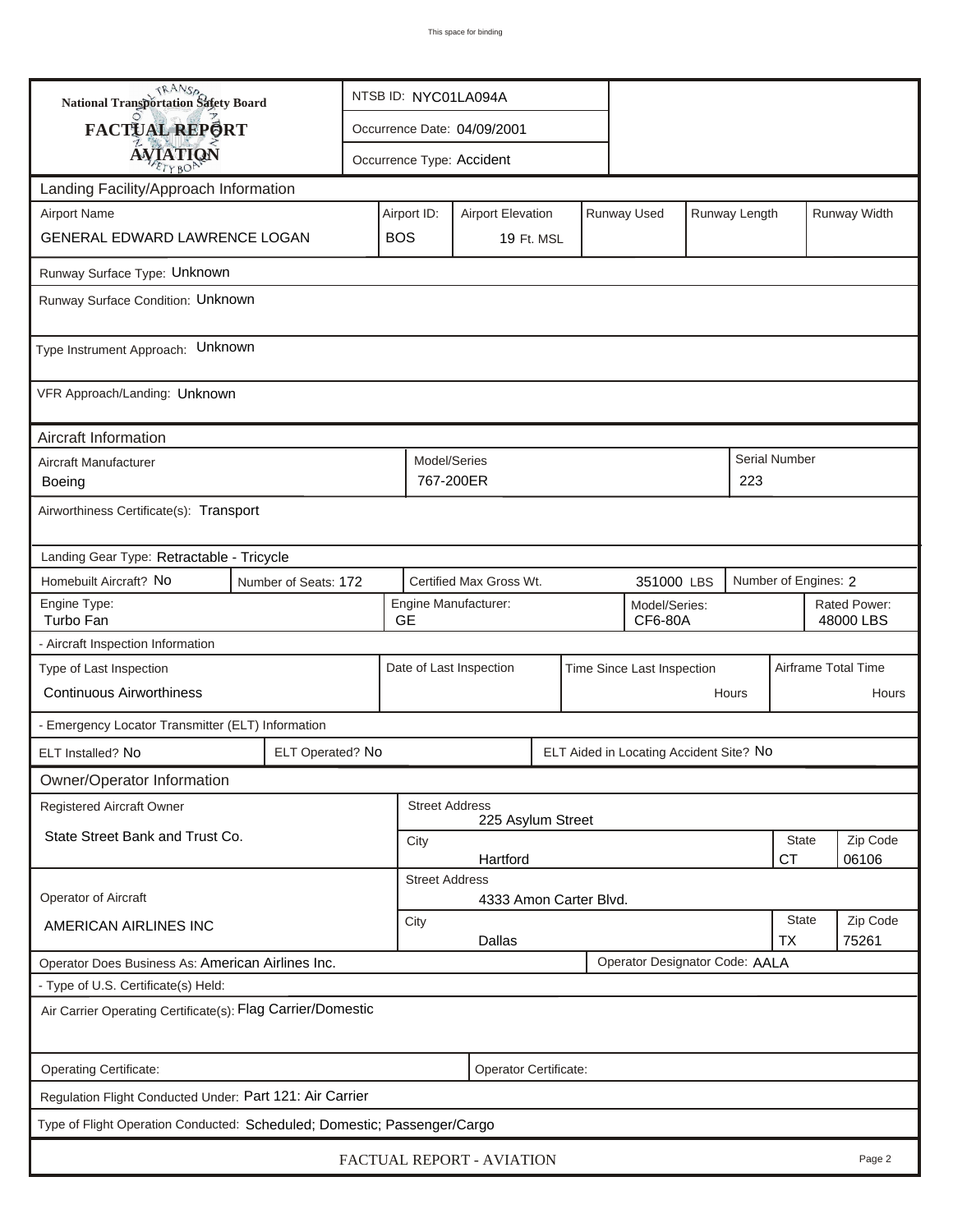| <b>National Transportation Safety Board</b><br>NTSB ID: NYC01LA094A                                  |                                                             |                   |                        |                                                      |                             |         |                                    |        |                          |                         |                                         |               |                                    |                     |
|------------------------------------------------------------------------------------------------------|-------------------------------------------------------------|-------------------|------------------------|------------------------------------------------------|-----------------------------|---------|------------------------------------|--------|--------------------------|-------------------------|-----------------------------------------|---------------|------------------------------------|---------------------|
|                                                                                                      | FACTUAL REPORT                                              |                   |                        |                                                      | Occurrence Date: 04/09/2001 |         |                                    |        |                          |                         |                                         |               |                                    |                     |
|                                                                                                      |                                                             |                   |                        |                                                      |                             |         |                                    |        |                          |                         |                                         |               |                                    |                     |
| <b>AVIATION</b><br>Occurrence Type: Accident                                                         |                                                             |                   |                        |                                                      |                             |         |                                    |        |                          |                         |                                         |               |                                    |                     |
|                                                                                                      | <b>First Pilot Information</b>                              |                   |                        |                                                      |                             |         |                                    |        |                          |                         |                                         |               |                                    |                     |
| City<br>Name                                                                                         |                                                             |                   |                        |                                                      |                             |         |                                    |        |                          | <b>State</b>            |                                         | Date of Birth | Age                                |                     |
| On File                                                                                              |                                                             |                   |                        |                                                      |                             | On File |                                    |        |                          |                         | On File                                 |               | On File                            | 42                  |
| Principal Profession: Civilian Pilot<br>Seat Occupied: Left<br>Certificate Number: On File<br>Sex: M |                                                             |                   |                        |                                                      |                             |         |                                    |        |                          |                         |                                         |               |                                    |                     |
| Airline Transport<br>Certificate(s):                                                                 |                                                             |                   |                        |                                                      |                             |         |                                    |        |                          |                         |                                         |               |                                    |                     |
| Airplane Rating(s):                                                                                  |                                                             | Multi-engine Land |                        |                                                      |                             |         |                                    |        |                          |                         |                                         |               |                                    |                     |
|                                                                                                      | Rotorcraft/Glider/LTA: None                                 |                   |                        |                                                      |                             |         |                                    |        |                          |                         |                                         |               |                                    |                     |
|                                                                                                      | Instrument Rating(s): Airplane                              |                   |                        |                                                      |                             |         |                                    |        |                          |                         |                                         |               |                                    |                     |
| Instructor Rating(s):                                                                                | None                                                        |                   |                        |                                                      |                             |         |                                    |        |                          |                         |                                         |               |                                    |                     |
|                                                                                                      | Type Rating/Endorsement for Accident/Incident Aircraft? Yes |                   |                        |                                                      |                             |         |                                    |        |                          |                         | Current Biennial Flight Review? 03/2001 |               |                                    |                     |
|                                                                                                      | Medical Cert.: Class 1                                      |                   |                        | Medical Cert. Status: Valid Medical--no waivers/lim. |                             |         |                                    |        |                          |                         |                                         |               | Date of Last Medical Exam: 11/2000 |                     |
|                                                                                                      |                                                             |                   |                        |                                                      |                             |         |                                    |        |                          |                         |                                         |               |                                    |                     |
| - Flight Time Matrix                                                                                 |                                                             | All A/C           | This Make<br>and Model | Airplane<br>Single Engine                            | Airplane<br>Mult-Engine     | Night   |                                    | Actual | Instrument               | Rotorcraft<br>Simulated |                                         |               | Glider                             | Lighter<br>Than Air |
| <b>Total Time</b>                                                                                    |                                                             | 11600             | 3240                   |                                                      |                             |         |                                    |        |                          |                         |                                         |               |                                    |                     |
|                                                                                                      | Pilot In Command(PIC)                                       | 2450              | 50                     |                                                      |                             |         |                                    |        |                          |                         |                                         |               |                                    |                     |
| Instructor                                                                                           |                                                             | 1200              |                        |                                                      |                             |         |                                    |        |                          |                         |                                         |               |                                    |                     |
| Last 90 Days                                                                                         |                                                             | 75                | 75                     |                                                      |                             |         |                                    |        |                          |                         |                                         |               |                                    |                     |
| Last 30 Days                                                                                         |                                                             | 54                | 54                     |                                                      |                             |         |                                    |        |                          |                         |                                         |               |                                    |                     |
| Last 24 Hours                                                                                        |                                                             | 1                 | 1                      |                                                      |                             |         |                                    |        |                          |                         |                                         |               |                                    |                     |
|                                                                                                      | Seatbelt Used? Yes                                          |                   |                        | Shoulder Harness Used? Yes                           |                             |         |                                    |        | Toxicology Performed? No |                         |                                         |               | Second Pilot? Yes                  |                     |
|                                                                                                      |                                                             |                   |                        |                                                      |                             |         |                                    |        |                          |                         |                                         |               |                                    |                     |
|                                                                                                      | Flight Plan/Itinerary                                       |                   |                        |                                                      |                             |         |                                    |        |                          |                         |                                         |               |                                    |                     |
|                                                                                                      | Type of Flight Plan Filed: IFR                              |                   |                        |                                                      |                             |         |                                    |        |                          |                         |                                         |               |                                    |                     |
| Departure Point                                                                                      |                                                             |                   |                        |                                                      |                             |         | <b>State</b>                       |        | Airport Identifier       |                         |                                         |               | Departure Time                     | Time Zone           |
|                                                                                                      | Same as Accident/Incident Location                          |                   |                        |                                                      |                             |         |                                    |        | <b>BOS</b>               |                         |                                         |               |                                    | <b>EDT</b>          |
| Destination                                                                                          |                                                             |                   |                        |                                                      |                             |         | <b>State</b><br>Airport Identifier |        |                          |                         |                                         |               |                                    |                     |
| <b>ORLANDO</b>                                                                                       |                                                             |                   |                        |                                                      |                             |         | FL<br><b>MCO</b>                   |        |                          |                         |                                         |               |                                    |                     |
| Type of Clearance: IFR                                                                               |                                                             |                   |                        |                                                      |                             |         |                                    |        |                          |                         |                                         |               |                                    |                     |
| Type of Airspace: Class B                                                                            |                                                             |                   |                        |                                                      |                             |         |                                    |        |                          |                         |                                         |               |                                    |                     |
|                                                                                                      | Weather Information                                         |                   |                        |                                                      |                             |         |                                    |        |                          |                         |                                         |               |                                    |                     |
| Source of Briefing:<br>Company                                                                       |                                                             |                   |                        |                                                      |                             |         |                                    |        |                          |                         |                                         |               |                                    |                     |
|                                                                                                      | Method of Briefing: Teletype                                |                   |                        |                                                      |                             |         |                                    |        |                          |                         |                                         |               |                                    |                     |
|                                                                                                      |                                                             |                   |                        | FACTUAL REPORT - AVIATION                            |                             |         |                                    |        |                          |                         |                                         |               |                                    | Page 3              |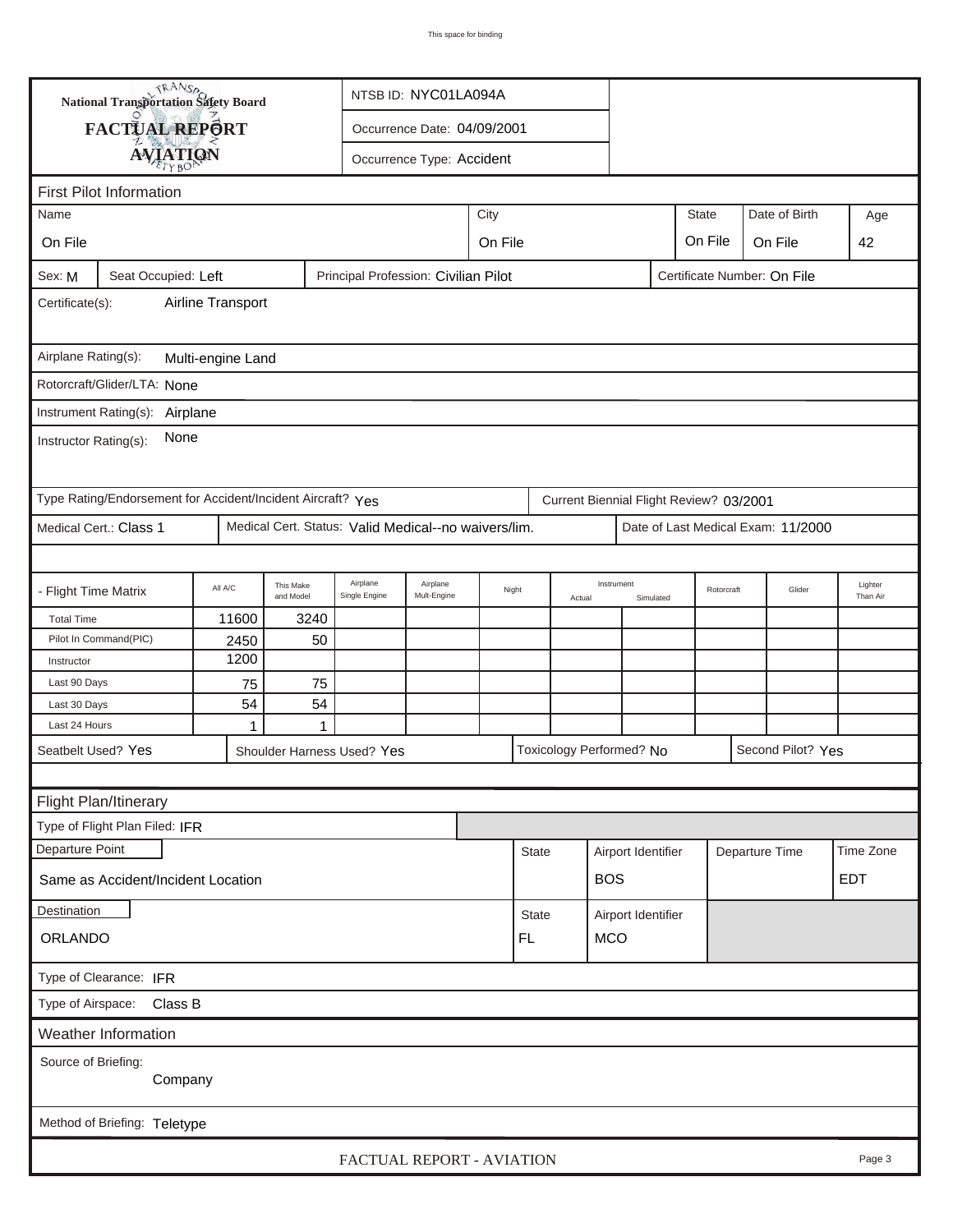| <b>National Transportation Safety Board</b> |                                           | NTSB ID: NYC01LA094A |                      |                           |                             |                                 |     |                                                           |  |                   |                              |             |
|---------------------------------------------|-------------------------------------------|----------------------|----------------------|---------------------------|-----------------------------|---------------------------------|-----|-----------------------------------------------------------|--|-------------------|------------------------------|-------------|
| <b>FACTUAL REPORT</b>                       |                                           |                      |                      |                           | Occurrence Date: 04/09/2001 |                                 |     |                                                           |  |                   |                              |             |
|                                             | <b>AVIATION</b>                           |                      |                      | Occurrence Type: Accident |                             |                                 |     |                                                           |  |                   |                              |             |
| Weather Information                         |                                           |                      |                      |                           |                             |                                 |     |                                                           |  |                   |                              |             |
| WOF ID                                      | <b>Observation Time</b>                   | Time Zone            | <b>WOF Elevation</b> |                           |                             | WOF Distance From Accident Site |     |                                                           |  |                   | Direction From Accident Site |             |
|                                             |                                           |                      |                      |                           |                             |                                 |     |                                                           |  |                   |                              |             |
| <b>BOS</b>                                  | 0730                                      | <b>EDT</b>           | 19 Ft. MSL           |                           |                             |                                 |     | 0 NM                                                      |  |                   |                              | 0 Deg. Mag. |
|                                             | Sky/Lowest Cloud Condition:               |                      |                      |                           |                             | Ft. AGL                         |     | Condition of Light:                                       |  |                   |                              |             |
|                                             | Lowest Ceiling: Broken                    |                      | 600 Ft. AGL          |                           | Visibility:                 |                                 | 2.5 | <b>SM</b>                                                 |  | Altimeter:        | 29.82                        | "Hg         |
| Temperature:                                | $6^{\circ}$ C                             | Dew Point:           | $6^{\circ}$ C        |                           | Wind Direction: 230         |                                 |     |                                                           |  | Density Altitude: |                              | Ft.         |
| Wind Speed: 7                               |                                           | Gusts:               |                      |                           |                             |                                 |     | Weather Condtions at Accident Site: Instrument Conditions |  |                   |                              |             |
| Visibility (RVR):                           | Ft.                                       | Visibility (RVV)     |                      | <b>SM</b>                 |                             | Intensity of Precipitation:     |     |                                                           |  |                   |                              |             |
|                                             | Restrictions to Visibility:               |                      |                      |                           |                             |                                 |     |                                                           |  |                   |                              |             |
|                                             |                                           |                      |                      |                           |                             |                                 |     |                                                           |  |                   |                              |             |
| Type of Precipitation:                      |                                           |                      |                      |                           |                             |                                 |     |                                                           |  |                   |                              |             |
|                                             |                                           |                      |                      |                           |                             |                                 |     |                                                           |  |                   |                              |             |
|                                             | <b>Accident Information</b>               |                      |                      |                           |                             |                                 |     |                                                           |  |                   |                              |             |
|                                             | Aircraft Damage: Minor                    |                      | Aircraft Fire: None  |                           |                             |                                 |     | Aircraft Explosion None                                   |  |                   |                              |             |
|                                             | Classification: U.S. Registered/U.S. Soil |                      |                      |                           |                             |                                 |     |                                                           |  |                   |                              |             |
|                                             | - Injury Summary Matrix                   | Fatal                | Serious<br>Minor     |                           | None                        | <b>TOTAL</b>                    |     |                                                           |  |                   |                              |             |
| <b>First Pilot</b>                          |                                           |                      |                      |                           | $\mathbf{1}$                | 1                               |     |                                                           |  |                   |                              |             |
| Second Pilot                                |                                           |                      |                      |                           | 1                           |                                 |     |                                                           |  |                   |                              |             |
| <b>Student Pilot</b>                        |                                           |                      |                      |                           |                             |                                 |     |                                                           |  |                   |                              |             |
|                                             | Flight Instructor                         |                      |                      |                           |                             |                                 |     |                                                           |  |                   |                              |             |
| Check Pilot                                 |                                           |                      |                      |                           |                             |                                 |     |                                                           |  |                   |                              |             |
|                                             | <b>Flight Engineer</b>                    |                      |                      |                           |                             |                                 |     |                                                           |  |                   |                              |             |
|                                             | Cabin Attendants                          |                      |                      |                           | 61                          | 6                               |     |                                                           |  |                   |                              |             |
| Other Crew                                  |                                           |                      |                      |                           |                             |                                 |     |                                                           |  |                   |                              |             |
| Passengers                                  |                                           |                      |                      |                           | 141                         | 141                             |     |                                                           |  |                   |                              |             |
| - TOTAL ABOARD -                            |                                           |                      |                      |                           | 149                         | 149                             |     |                                                           |  |                   |                              |             |
| Other Ground                                |                                           |                      |                      |                           |                             |                                 |     |                                                           |  |                   |                              |             |
|                                             | - GRAND TOTAL -                           |                      |                      |                           | 149                         | 149                             |     |                                                           |  |                   |                              |             |
|                                             |                                           |                      |                      |                           |                             |                                 |     |                                                           |  |                   |                              |             |
| FACTUAL REPORT - AVIATION<br>Page 4         |                                           |                      |                      |                           |                             |                                 |     |                                                           |  |                   |                              |             |